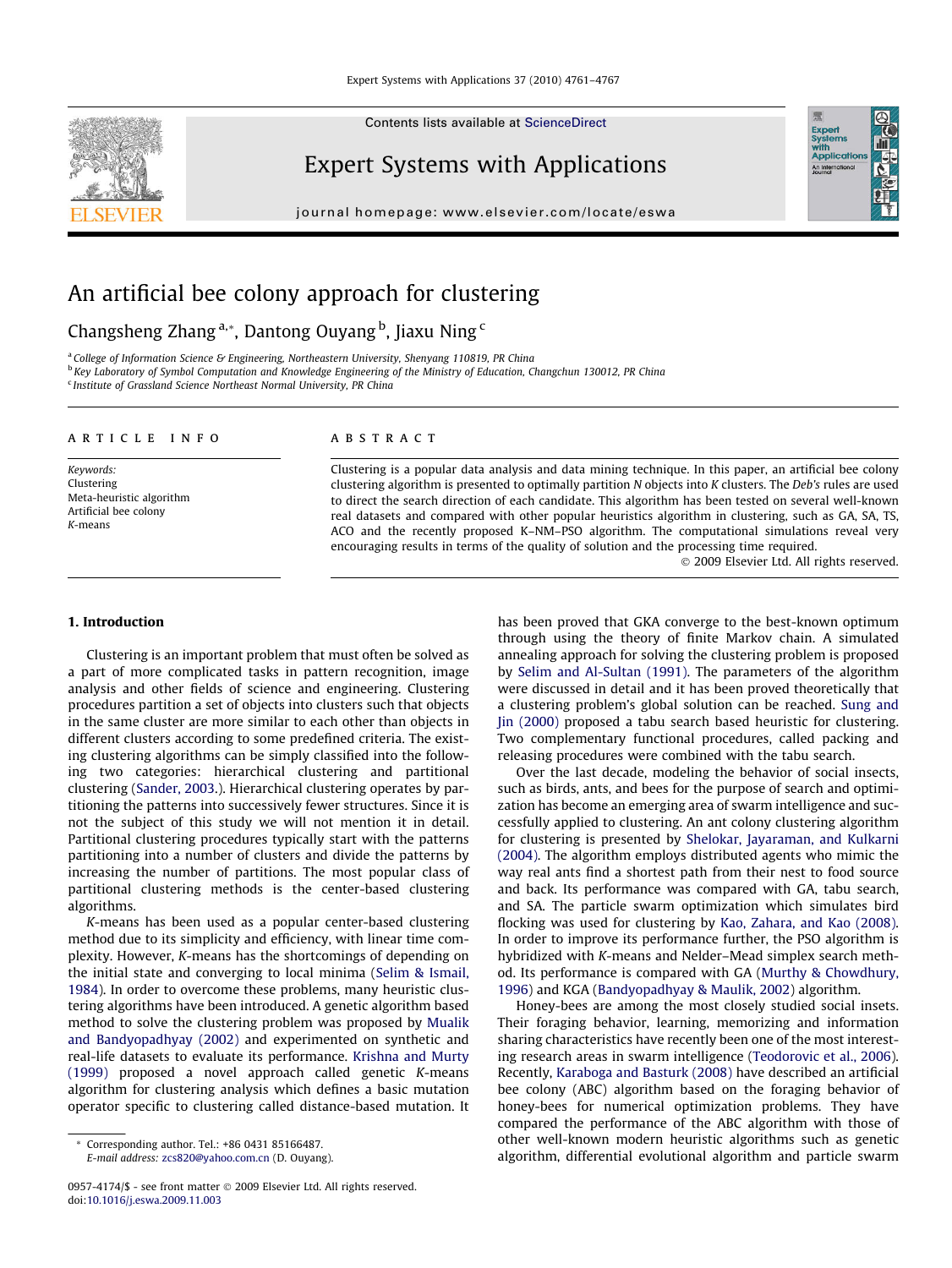optimization algorithm for unconstrained optimization problems. In this work, ABC algorithm is extended for solving clustering problems. The performance of the algorithm has been tested on a variety of data sets provided from several real-life situations and compared with several other proposed clustering algorithms. This paper is organized as follows. In Section 2, we discussed the clustering analysis problems. The ABC algorithm and the ABC algorithm adapted for solving clustering problems are introduced in Section 3. Section [4](#page--1-0) will present experimental studies that show that our method outperforms some other methods. Finally, Section [5](#page--1-0) summarizes the contribution of this paper along with some future research directions.

#### 2. The clustering problem

Let  $\boldsymbol{0} = \{o_1, o_2, \dots, o_n\}$  be a set of  $n$  objects and let  $\boldsymbol{X}_{n \times p}$  be the profile data matrix, with  $n$  rows and  $p$  columns. Each ith objects is characterized by a real-value p-dimensional profile vector  $x_i(i = 1, \ldots, n)$ , where each element  $x_{ii}$  corresponds to the jth real-value feature  $(j = 1, \ldots, p)$  of the *i*th object  $(i = 1, \ldots, n)$ .

Given X  $_{n\times p}$ , the goal of a partitional clustering algorithm is to determine a partition  $G = \{C_1, C_2, \ldots, C_k\}$  (i.e.,  $C_g \neq \Phi$ ,  $\forall g; C_g \cap$  $\mathcal{C}_h = \Phi, \; \forall \mathsf{g} {\neq} h; \; \cup_{\mathsf{g}=1}^k \mathcal{C}_{\mathsf{g}} = 0$ ) such that objects which belong to the same cluster are as similar to each other as possible, while objects which belong to different clusters are as dissimilar as possible. For this, a measure of adequacy for the partition must be defined. A popular function used to quantify the goodness of a partition is the total within-cluster variance or the total mean-square quantization error (MSE) (Güngör & Ünler, 2007 ) which is defined as follows:

$$
Perf (0, G) = \sum_{i=1}^{n} Min \{ ||o_i - C_l||^2 | l = 1, ... k \}
$$
 (1)

Where  $\|o_i - C_l\|$  denotes the similarity between object  $o_i$  and center  $C_l$ . The most used similarity metric in clustering procedure is Euclidean distance which is derived from the Minkowski metric.

$$
d(x,y) = \left(\sum_{i=1}^{m} |x_i - y_i|^r\right)^{1/r} \Rightarrow d(x,y) = \sqrt{\sum_{i=1}^{m} (x_i - y_i)^2}
$$
 (2)

In this study we will also use Euclidean metric as a distance metric. The clustering problem is to find the partition  $G^*$  that has optimal adequacy with respect to all other feasible solutions  $G = \{G^1,$  $G^2, \ldots, G^{N(n,k)}\}$  (*i.e.*,  $G^i \neq G^j, \ i \neq j$ ) where

$$
N(n,k) = \frac{1}{k!} \sum_{g=0}^{k} (-1)^{g} {k \choose g} (k - g)^{n}
$$

It is the number of all feasible partitions. It has been shown that the clustering problem is NP-hard when the number of clusters exceeds three ([Brucker, 1978](#page--1-0)).

#### 3. Artificial bee colony based clustering

#### 3.1. Honey bee modeling ([Karaboga & Basturk, 2008](#page--1-0))

The minimal model of forage selection that leads to the emergence of social intelligence of honey bee swarms consists of three essential components: food sources, employed foragers and unemployed foragers, and two leading modes of the behavior, recruitment to a nectar source and abandonment of a source, are defined [\(Karaboga, 2005](#page--1-0)). A food source value depends on many factors, such as its proximity to the nest, richness or concentration of energy and the ease of extracting this energy. The employed foragers are associated with particular food sources, which they are currently exploiting or are ''employed". They carry with them

information about these food sources and share this information with a certain probability. There are two types of unemployed foragers, scouts and onlookers. Scouts search the environment surrounding the nest for new food sources, and onlookers wait in the nest and find a food source through the information shared by employed foragers.

In ABC algorithm ([Basturk & Karaboga, 2006; Karaboga & Bas](#page--1-0)[turk, 2008\)](#page--1-0), the colony of artificial bees consists of three groups of bees: employed bees, onlookers and scouts. A food source represents a possible solution to the problem to be optimized. The nectar amount of a food source corresponds to the quality of the solution represented by that food source. For every food source, there is only one employed bee. In other words, the number of employed bees is equal to the number of food sources around the hive. The employed bee whose food source has been abandoned by the bees becomes a scout.

As other social foragers, bees search for food sources in a way that maximizes the ration  $E/T$  where E is the energy obtained and T is the time spent for foraging. In the case of artificial bee swarms, E is proportional to the nectar amount of food sources discovered by bees. In a maximization problem, the goal is to find the maximum of the objective function  $F(\theta)$ ,  $\theta \in \mathbb{R}^P$ . Assume that  $\theta_i$  is the position of the ith food source;  $F(\theta_i)$  represents the nectar amount of the food source located at  $\theta_i$  and is proportional to the energy  $E(\theta_i)$ . Let  $P(c) = {\theta_i(c)|i = 1, 2, ..., S}$  (c: cycle, S: number of food sources being visited by bees) represent the population of food sources being visited by bees.

As mentioned above, the preference of a food source by an onlooker depends on the nectar amount  $F(\theta)$  of that food source. As the nectar amount of the food source increases, the probability with the preferred source by an onlooker bee increases proportionally. Therefore, the probability with the food source located at  $\theta_i$ will be chosen by a bee can be calculated as

$$
P_i = \frac{F(\theta_i)}{\sum_{k=1}^{S} F(\theta_k)}
$$
(3)

After watching the dances of employed bees, an onlooker bee goes to the region of food source located at  $\theta_i$  by this probability and determines a neighbor food source to take its nectar depending on some visual information, such as signs existing on the patches. In other words, the onlooker bee selects one of the food sources after making a comparison among the food sources around  $\theta_i$ . The position of the selected neighbor food source can be calculated as  $\theta_i(c + 1) = \theta_i(c) \pm \phi_i(c)$ .  $\phi_i(c)$  is a randomly produced step to find a food source with more nectar around  $\theta_i$ .  $\phi(c)$  is calculated by taking the difference of the same parts of  $\theta_i(c)$  and  $\theta_k(c)$  (k is a randomly produced index) food positions. If the nectar amount  $F(\theta_i(c+1))$ at  $\theta_i(c + 1)$  is higher than that at  $\theta_i(c)$ , then the bee goes to the hive and share her information with others and the position  $\theta_i(c)$  of the food source is changed to be  $\theta_i(c + 1)$ , otherwise  $\theta_i(c)$  is kept as it is.

Every food source has only one employed bee. Therefore, the number of employed bees is equal to the number of food sources. If the position  $\theta_i$  of the food source *i* cannot be improved through the predetermined number of trials "limit", then that food source  $\theta_i$  is abandoned by its employed bee and then the employed bee becomes a scout. The scout starts to search a new food source, and after finding a new source, the new position is accepted to be  $\theta_i$ . Every bee colony has scouts that are the colony's explorers. The explorers do not have any guidance while looking for food. They are primarily concerned with finding any kind of food source. As a result of such behavior, the scouts are characterized by low search costs and a low average in food source quality. Occasionally, the scouts can accidentally discover rich, entirely unknown food sources. In the case of artificial bees, the artificial scouts could have the fast discovery of the group of feasible solutions as a task.